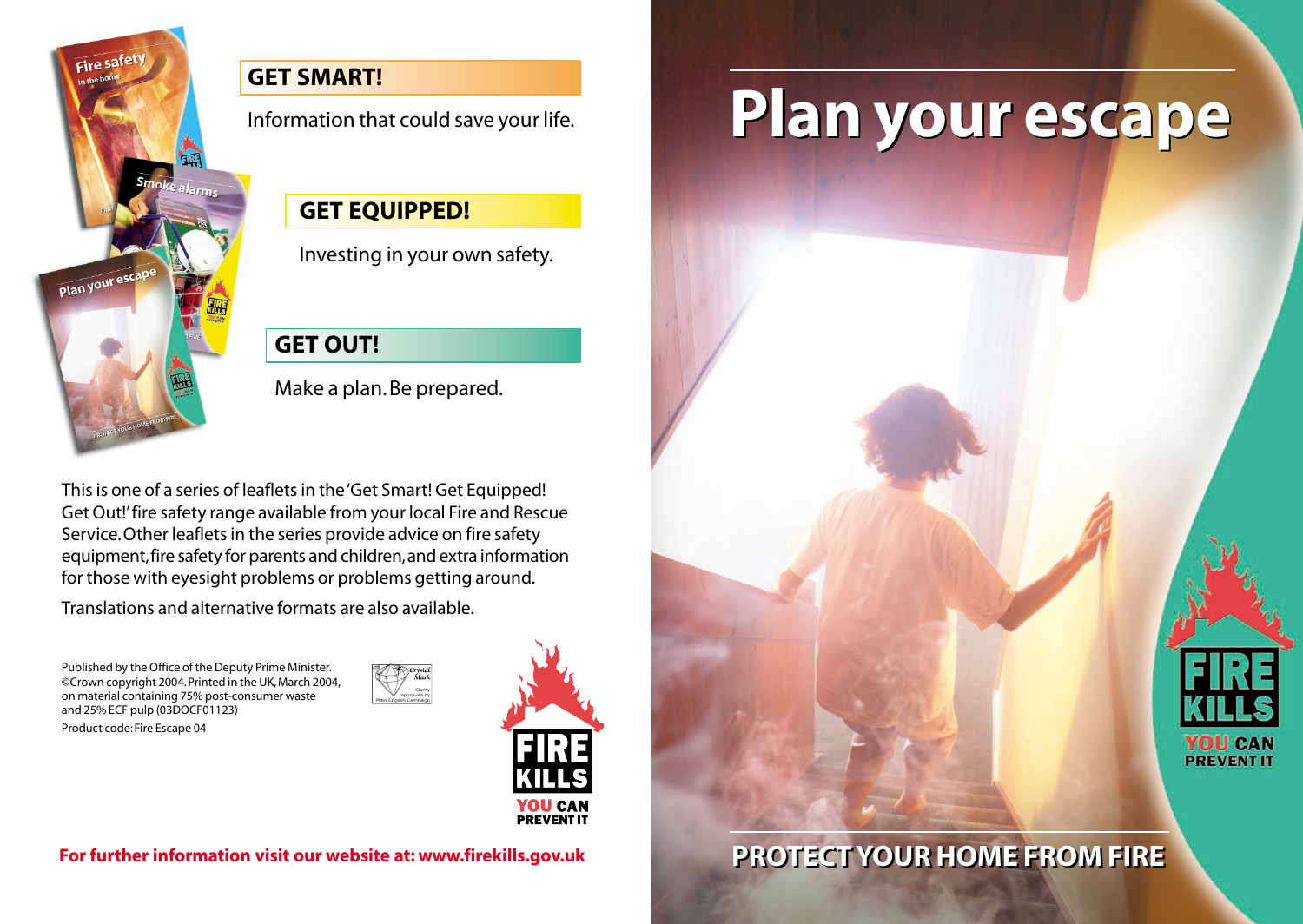### **Fire safety – your escape plan**

**If your smoke alarm went off in the night, would you know what to do? This leaflet explains how to make a 'fire action plan' for your home.**

It's better for you to prevent fire than to fight it. Tackling fire is a job best left to professional firefighters.

#### **Make your plan. Get out alive.**

#### **Planning can save lives.**



On 21 August 1999 there was a fire in the home of the Johnson family. In thick smoke, the parents went looking for their three children,

Tod (age three), Ben (age four) and lisa (age six), but they weren't in their beds.

The parents searched frantically before escaping the house.

The children never emerged.They were found holding hands in a wardrobe.They had all been killed by smoke inhalation.

### **PLAN AHEAD TOGETHER!**

#### **Make your 'fire action plan'with everyone in your home, especially children, the elderly and disabled.**

**•** This involves making sure everyone who lives or visits your home knows what to do if there is a fire. By following the advice in this leaflet and planning your escape route together, you can save lives.





#### *Make sure everyone knows where to find door and window keys.*

• The best escape route is your normal way in and out of your home so keep it clear! Think of difficulties you may have getting out, for example in the middle of the night. Choose a second escape route, in case the first one is blocked.



• If you can't escape, you will need to find a room to wait in until the Fire and Rescue Service arrive.Choose a safe room, ideally one with a phone, and a window that opens. A safe room is particularly important if you have difficulty moving around.

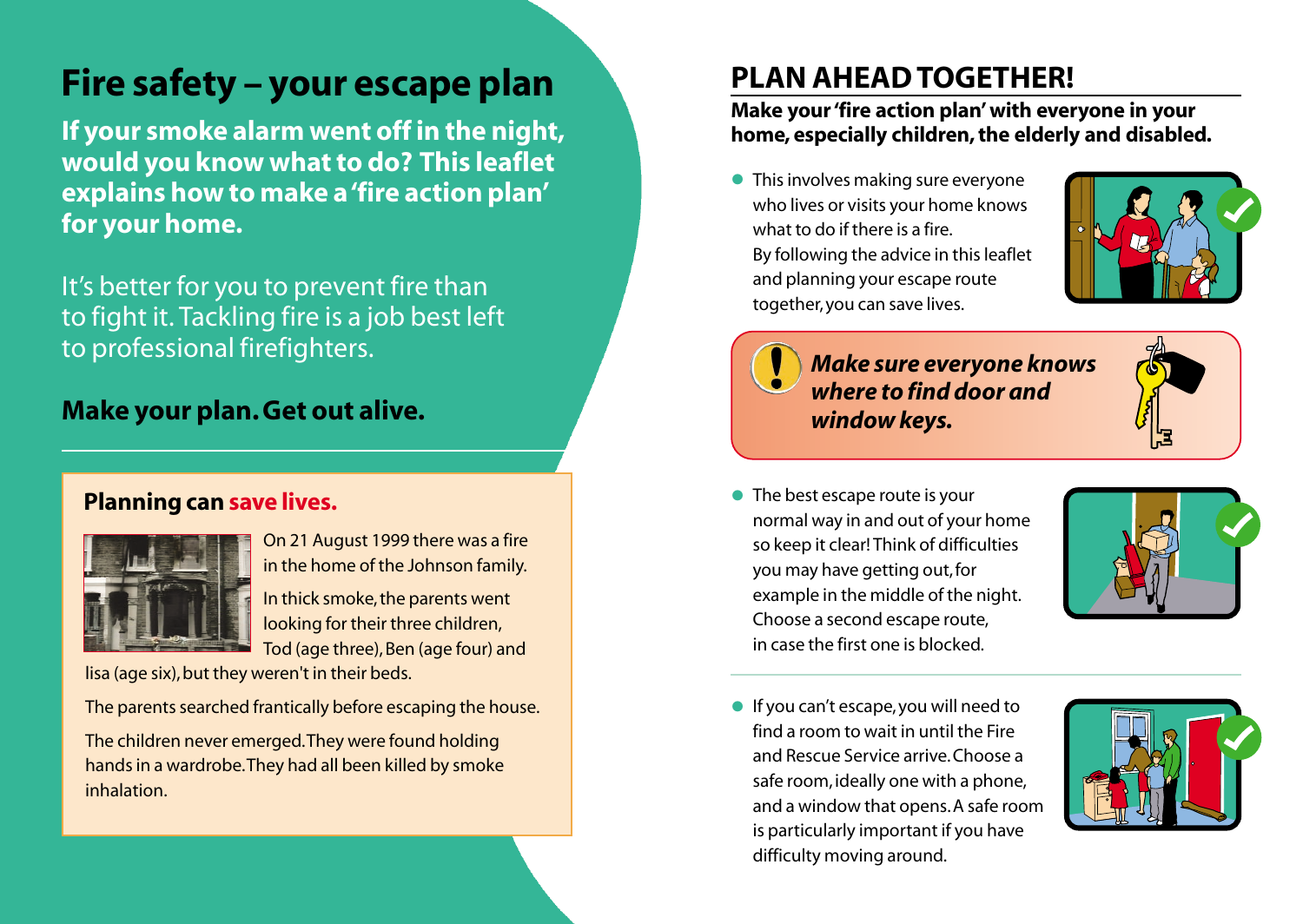### **IF THERE IS A FIRE**

#### **Keep calm and act quickly! Immediately tell everyone in your home. Don't delay – get everyone out!**

- Don't waste time investigating, or rescuing valuables.
- Before you open a door check it with the back of your hand.If it's warm, don't open it – fire is on the other side. Remember to shut doors behind you.



- **•** Get everyone into one room, with a window that opens, and shut the door.
- Put cushions and bedding around the bottom of the door to block out smoke.
- 





#### *If you can't get out, find a safe place to wait.*

### **Get out of a window**

• If you're on the ground or first floor, you may be able to escape through a window. If you are higher up, only consider this if you are in immediate danger.

- **•** If you need to break a window, use a heavy object to break the glass in the bottom corner.Then knock out the glass.Be careful of jagged edges,make them safe by laying a towel or blanket over them.
- Break your fall with cushions and bedding.Remember, don't jump – lower yourself before dropping.





*If there's smoke – keep low to the ground where the air is cleaner.*

## • Open the window and call for help. **If your clothes catch fire**

- Don't run around,you'll fan the flames and make them burn faster.
- Lie down and roll around. It makes it harder for the fire to spread and smothers the flames.
- Smother the flames with a heavy material, like a coat, blanket or a fire blanket.







**STOP! DROP! ROLL!**